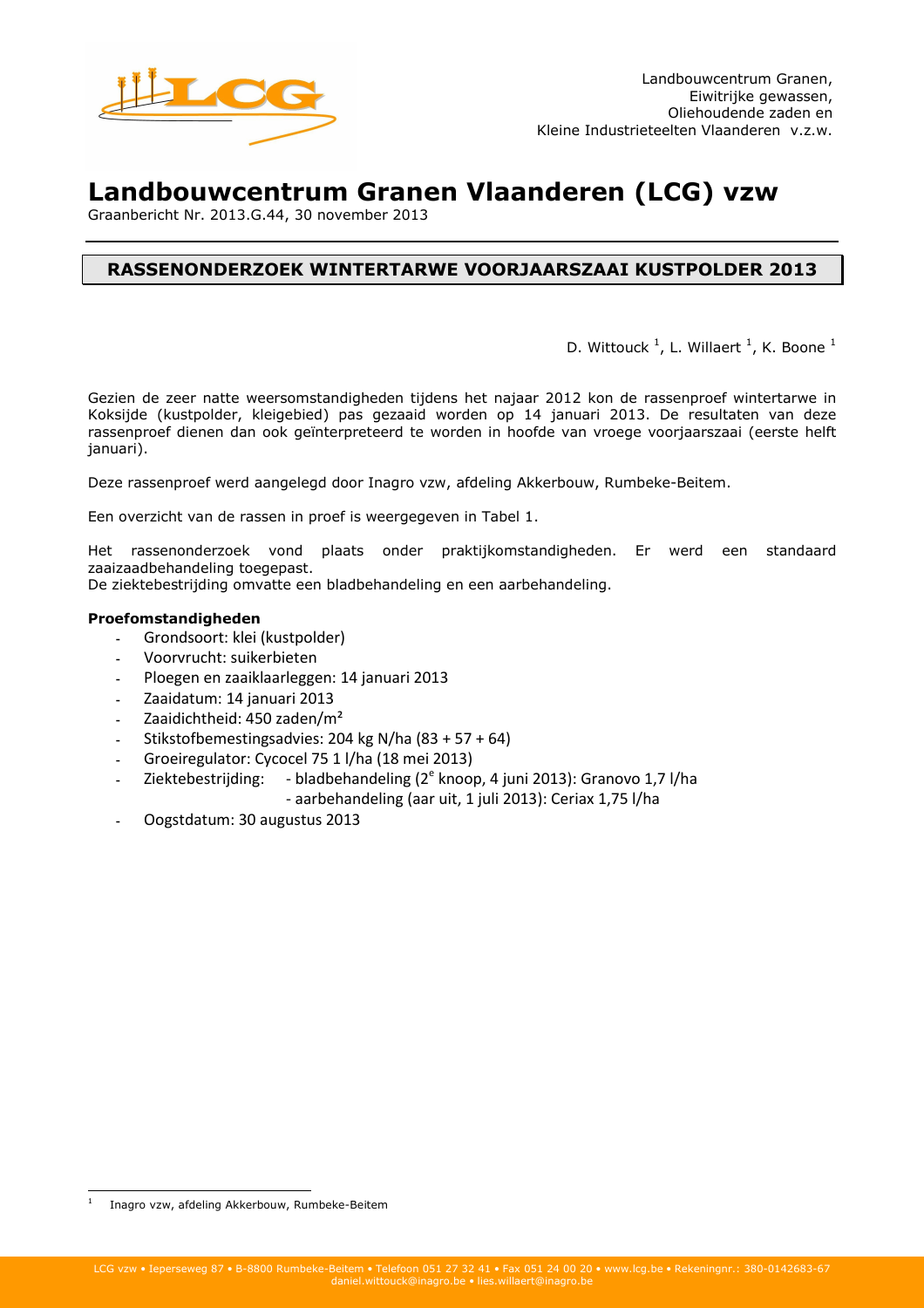### Tabel 1: Landbouwcentrum Granen Vlaanderen. Rassenproef wintertarwe voorjaarszaai kustpolder 2013. Overzicht van de rassen in proef.

| Ras                     | <b>Oorsprong</b>                |                                         | Jaar van opname<br>in de Europese<br>rassenlijst(*) | Mandataris<br>of verdeler | Vroeg(rijp)heid                               | Kwaliteit<br>$^{(**)}$       | <b>Chloortoluron</b><br>(bron:mandataris)<br>$(***)$ |
|-------------------------|---------------------------------|-----------------------------------------|-----------------------------------------------------|---------------------------|-----------------------------------------------|------------------------------|------------------------------------------------------|
|                         | kweker (land)                   | kruising                                |                                                     |                           | (bron:mandataris)                             | (bron:mandataris)            | = aevoelia<br>G<br>$NG = tolerant/niet gevoelig$     |
| Cellule                 | Florimond Desprez (F)           | Isengrain kruising                      | 2011(F)                                             | Limagrain Belgium         | zeer vroeg                                    | <b>BPS</b>                   | <b>NG</b>                                            |
| Elixer                  | Wiersum (NL)                    | (Semper x Bristol) x Tulsa              | 2011                                                | Limagrain Belgium         | halflaat                                      | voedertarwe                  | G                                                    |
| Expert                  | Syngenta Seeds                  |                                         | 2007                                                | <b>SCAM</b>               | halflaat                                      | <b>BP</b>                    | G                                                    |
| Henrik                  | Limagrain                       | Drifter x Biscay                        | 2009(B)                                             | Aveve Zaden               | halfvroeg                                     | voedertarwe                  |                                                      |
| Homeros                 | Clovis Matton                   | Dekan x Hamac                           | 2008(B)                                             | Limagrain Belgium         | halflaat                                      | voedertarwe/<br>biscuittarwe | NG                                                   |
| Intro                   | RAGT (F)                        | (Tommi x Opus)<br>x Akzento             | 2011                                                | Limagrain Belgium         | halfvroeg                                     | baktarwe BPS                 | <b>NG</b>                                            |
| Jarbas                  | Limagrain Belgium               | Biscay x Lieven                         | 2012 (B)                                            | Quartes                   | halflaat                                      | voedertarwe                  | G                                                    |
| <b>KWS Meilo</b>        | <b>KWS Lochow</b>               | (289595 x Winnetou) x<br>Levendis       | 2011(B)                                             | Aveve Zaden               | halfvroeg                                     | voedertarwe                  |                                                      |
| <b>KWS Ozon</b>         | <b>KWS Lochow</b>               | (LP296.4.96 x Tambor) x<br>Denver       | 2010(B)                                             | Aveve Zaden               | halfvroeg                                     | baktarwe A                   |                                                      |
| Lear                    | Limagrain Advanta<br>(UK)       | Robigus x Nijinsky                      | 2007                                                | Phytosystem               | doorschieten: halflaat<br>aarvormen: halflaat | voedertarwe                  | G                                                    |
| Linus                   | RAGT (F)                        |                                         | 2010                                                | Philip Seeds              | halflaat                                      | baktarwe B1 (BPS)            |                                                      |
| Matrix                  | DSV Saaten (D)                  | Hattrick x Turkis                       | 2009                                                | Ets L. Rigaux S.A.        | gemiddeld                                     | tout venant                  | G                                                    |
| Memory                  | Secobra                         |                                         | 2012 (B)                                            | Jorion S.A.               |                                               | voedertarwe                  |                                                      |
| Rubisko                 | RAGT (F)                        | Robigus x Mercato                       | 2011                                                | Limagrain Belgium         | vroeg                                         | <b>BP</b>                    | G                                                    |
| Sahara                  | Nickerson (GB)                  | Savannah x Claire                       | 2005                                                | Aveve Zaden               | halfvroeg-halflaat                            | voedertarwe                  | NG                                                   |
| Salomo                  | Limagrain/<br>Clovis Matton (B) |                                         | 2011(B)                                             | Quartes                   | halflaat                                      | voedertarwe                  | G                                                    |
| Spirit                  | Limagrain Belgium               | Tulsa x CM19317601K                     | 2011 (B)                                            | Limagrain Belgium         | doorschieten: vroeg<br>aarvormen: vroeg       | voedertarwe                  | <b>NG</b>                                            |
| Tabasco                 | Von Borries (DE)                | (ZE90-2666 x<br>86Z99-9)<br>x CPB 93-27 | 2008                                                | Limagrain Belgium         | laat                                          | voedertarwe                  | G                                                    |
| Vasco                   | Secobra                         |                                         | 2011(B)                                             | Jorion S.A.               |                                               | voedertarwe                  |                                                      |
| Tybalt<br>(wisseltarwe) | Wiersum (NL)                    | ZE 95-2355 X Chablis                    | 2003 (NL)                                           | Limagrain Belgium         | halfvroeg                                     | <b>BP</b>                    | <b>NG</b>                                            |

Europese rassenlijst:  $(B)$  = ras eveneens ingeschreven op de Belgische rassenlijst  $(*)$ 

(\*\*) Kwaliteit: BPS (Blé panifiable supérieur), BPC (Blé panifiable courant), BAU (Blé autre utilisation)

(\*\*\*) Chloortoluron: voor de rassen waar geen gegevens vermeld worden, is geen informatie bekend; bij deze rassen dient het gebruik van chloortoluron vermeden te worden.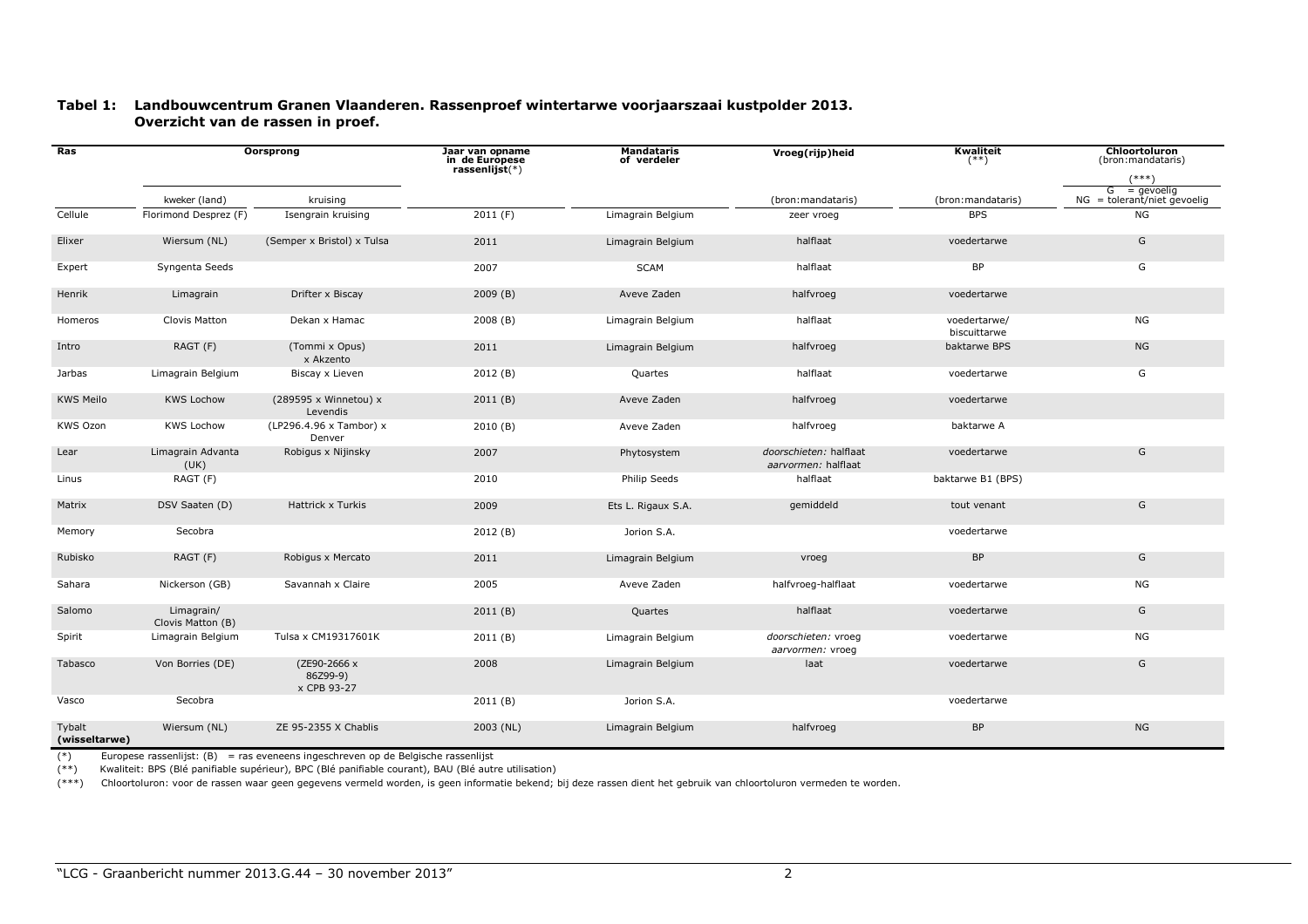#### $\mathbf{1}$ . Korrelopbrengst, vochtgehalte, hectolitergewicht en duizendzadengewicht 2013 Wintertarwe voorjaarszaai Koksijde (kustpolder, kleigebied) 2013 Rangschikking van de rassen naar dalende productiviteit.

| <b>Ras</b>                          |            | Korrelopbrengst            | Vochtgehalte      | Hectolitergewicht | Duizendzaden-<br>gewicht |  |
|-------------------------------------|------------|----------------------------|-------------------|-------------------|--------------------------|--|
|                                     | kg/ha      | rel. tov gemiddelde<br>(%) | bij oogst $(\% )$ | (kq)              | (g)                      |  |
| <b>Lear</b> (voedert)               | 13.132 a   | 108,4                      | 16,9 <sub>b</sub> | 78,0 efgh         | 48,4 d                   |  |
| <b>Tabasco</b> (voedert)            | 13.066 a   | 107,9                      | 16,2 defgh        | fghi<br>77,6      | 50,8 $c$                 |  |
| Linus $(B1/BPS)$                    | 12.807 ab  | 105,8                      | $15,7$ hij        | 78,4 def          | $51,7$ c                 |  |
| Sahara (voedert)                    | 12.763 ab  | 105,4                      | 16,8 bc           | 79,0 d            | 54,4 b                   |  |
| <b>Henrik</b> (voedert)             | 12.668 abc | 104,6                      | $16,3$ cdefg      | 79,8 c            | 56,9<br>a                |  |
| Salomo (voedert)                    | 12.560 bc  | 103,7                      | 17,3 a            | 77,9<br>efgh      | 47,1 de                  |  |
| Intro $(BPS)$                       | 12.257 cd  | 101,2                      | $16,3$ defg       | 78,8<br>de        | 52,0 c                   |  |
| Rubisko (BP)                        | 12.076 de  | 99,7                       | 16,2 efghi        | 77,4<br>ghi       | 48,4 d                   |  |
| <b>Matrix</b> (tout venant)         | 12.073 de  | 99,7                       | 16,0 ghi          | 78,7<br>de        | 52,0 c                   |  |
| Expert (BP)                         | 11.977 def | 98,9                       | 16,1 ghi          | 78,7<br>de        | 54,8 b                   |  |
| Cellule (BPS)                       | 11.948 def | 98,7                       | $16,3$ cdefg      | 80,9<br>ab        | 43,3<br>f                |  |
| <b>Memory</b> (voedert)             | 11.943 def | 98,6                       | 16,7 bcd          | 78,2 defg         | 46,1 e                   |  |
| <b>KWS Ozon</b> (bakt A)            | 11.938 def | 98,6                       | $15,7$ ij         | 81,6 a            | 58,1 a                   |  |
| Vasco (voedert)                     | 11.875 def | 98,1                       | 16,7 bcde         | 78,0 efgh         | 57,7 a                   |  |
| <b>Homeros</b><br>(voedert/biscuit) | 11.859 def | 97,9                       | $15,5 \; j$       | 76,7 i            | $51,6$ c                 |  |
| <b>KWS Meilo</b> (voedert)          | 11.832 def | 97,7                       | 16,1 fghi         | 78,8 de           | 47.7 d                   |  |
| <b>Elixer</b> (voedert)             | 11.730 efg | 96,9                       | 16,6 bcdef        | 76,9<br>-i        | 47,6 de                  |  |
| <b>Spirit</b> (voedert)             | 11.516 fg  | 95,1                       | 16,7 bcd          | 80,1 bc           | $42,1$ f                 |  |
| <b>Jarbas</b> (voedert)             | 11.335 g   | 93,6                       | 16,4 cdefg        | 74,3<br>j.        | $51,6$ c                 |  |
| Tybalt (wisselt)                    | 10.825 h   | 89,4                       | 16,1 fghi         | 77,1 hi           | 57,6 a                   |  |
| Gemiddelde                          | 12.109     | 100                        | 16,3              | 78,3              | 51,0                     |  |
| K.W.V. P0,05                        | 430,56 kg  | 3,6%                       | 0,44%             | $0,83$ kg         | 1,52g                    |  |
| V.C. (%)                            | 1,92       | 1,92                       | 1,91              | 0,74              | 2,10                     |  |
| F-ber.                              | 17,99**    | 17,99**                    | $8,07**$          | 29,51**           | 76,08**                  |  |

Bij zaai op 14 januari 2013 bedroeg de graanopbrengst gemiddeld over alle rassen toch nog 12.109 kg/ha. De graanopbrengst varieert in functie van het ras van 10.825 kg/ha tot 13.132 kg/ha, hetzij een verschil van maar liefst 2.307 kg/ha. Het vochtgehalte bij oogst op 30 augustus 2013 bedroeg gemiddeld over alle rassen 16,3%.

## Wintertarwe voorjaarszaai Koksijde (kustpolder, kleigebied) 2013 Rangschikking van de rassen naar dalende waarde

| Vochtgehalte bij oogst<br>(%) |                |                  | <b>Hectolitergewicht</b><br>(kg) | <b>Duizendzadengewicht</b><br>(g) |           |  |
|-------------------------------|----------------|------------------|----------------------------------|-----------------------------------|-----------|--|
| Salomo                        | 17,34 a        | <b>KWS Ozon</b>  | 81,55 a                          | KWS Ozon                          | 58,05 a   |  |
| Lear                          | 16,86 b        | Cellule          | 80,88 ab                         | Vasco                             | 57,70 a   |  |
| Sahara                        | 16,79 bc       | Spirit           | 80,08 bc                         | Tybalt                            | 57,59 a   |  |
| Spirit                        | 16,74<br>bcd   | Henrik           | 79,84 c                          | <b>Henrik</b>                     | 56,91 a   |  |
| Memory                        | 16,70<br>bcd   | Sahara           | 78,99 d                          | Expert                            | 54,75 b   |  |
| Vasco                         | 16,66 bcde     | Intro            | 78,78 de                         | Sahara                            | 54,43 b   |  |
| Elixer                        | 16,59<br>bcdef | <b>KWS Meilo</b> | 78,75 de                         | Intro                             | 52,01 c   |  |
| <b>Jarbas</b>                 | 16,35 cdefg    | Matrix           | 78,72 de                         | Matrix                            | 51,97 c   |  |
| Henrik                        | 16,30 cdefg    | Expert           | 78,66 de                         | Linus                             | 51,69 c   |  |
| Cellule                       | 16,29 cdefg    | Linus            | 78,38 def                        | <b>Jarbas</b>                     | $51,59$ c |  |
| Intro                         | 16,26 defg     | Memory           | 78,19 defg                       | Homeros                           | 51,59 c   |  |
| Tabasco                       | 16,23 defgh    | Lear             | 78,02 efgh                       | Tabasco                           | 50,78 c   |  |
| Rubisko                       | 16,16 efghi    | Vasco            | 78,02 efgh                       | Lear                              | 48,44 d   |  |
| <b>KWS Meilo</b>              | 16,12 fghi     | Salomo           | 77,90 efgh                       | Rubisko                           | 48,43 d   |  |
| Tybalt                        | 16,08 fghi     | Tabasco          | 77,56 fghi                       | <b>KWS Meilo</b>                  | 47,71 d   |  |
| Expert                        | 16,05 ghi      | Rubisko          | 77,38 ghi                        | Elixer                            | 47,58 de  |  |
| Matrix                        | 16,02 ghi      | Tybalt           | 77,10 hi                         | Salomo                            | 47,13 de  |  |
| Linus                         | 15,72<br>hij   | Elixer           | 76,91 i                          | Memory                            | 46,05 e   |  |
| <b>KWS Ozon</b>               | 15,69 ij       | Homeros          | 76,73 i                          | Cellule                           | $43,26$ f |  |
| Homeros                       | 15,54 j        | Jarbas           | 74,28 i                          | Spirit                            | $42,12$ f |  |
| Gemiddelde                    | 16,32          | Gemiddelde       | 78,34                            | Gemiddelde                        | 50,99     |  |
| K.W.V. P0,05                  | 0,44%          | K.W.V. P0,05     | $0.83$ kg                        | K.W.V. P0,05                      | 1,52g     |  |
| V.C. (%)                      | 1,91           | V.C. (%)         | 0,74                             | V.C. (%)                          | 2,10      |  |
| F-ber.                        | $8,07**$       | F-ber.           | $29,51**$                        | F-ber.                            | 76,08**   |  |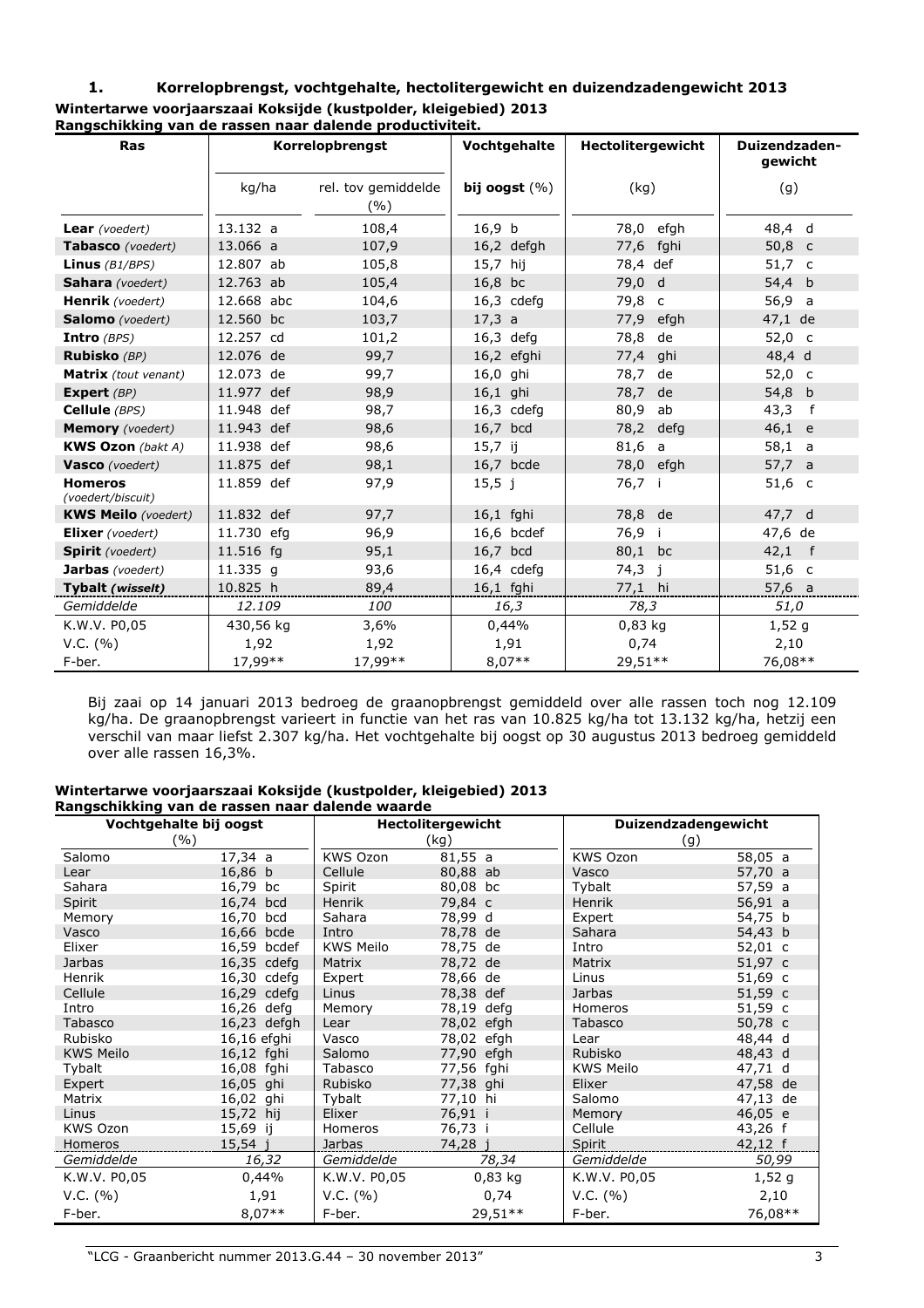| <b>Ras</b>                  | <b>Oogst 2013</b> | <b>Oogst 2009</b>            | NAJAARSZAAI                  |                          |                              |                          |                          |
|-----------------------------|-------------------|------------------------------|------------------------------|--------------------------|------------------------------|--------------------------|--------------------------|
|                             | <b>VOORJAARS-</b> | <b>LATE</b>                  | oogst                        | oogst                    | oogst                        | oogst                    | oogst                    |
|                             | ZAAI              | NAJAARSZAAI                  | 2012                         | 2011                     | 2010                         | 2009                     | 2008                     |
|                             | 14 januari        | 27 december                  | Koksijde                     | Koksijde                 | Zuienkerke                   | Koksijde                 | Koksijde                 |
|                             | 2013              | 2008                         | (zaai 20 okt.                | (zaai 3 nov.             | (Houtave)                    | (zaai 23                 | (zaai 5 nov.             |
|                             | Koksijde          | Zuienkerke                   | 2011)                        | 2010)                    |                              | okt. 2008)               | 2007)                    |
|                             |                   | (Houtave)                    | + Houtave                    |                          | (zaai 19                     |                          |                          |
|                             |                   |                              | (zaai 21 okt.                |                          | okt. 2009)                   |                          |                          |
|                             |                   |                              |                              |                          |                              |                          |                          |
|                             |                   |                              | 2011)                        |                          |                              |                          |                          |
|                             | $(100=$           | $(100=$                      | $(100=$                      | $(100=$                  | $(100=$                      | $(100=$                  | $(100=$                  |
|                             | 12.109            | 13.320                       | 10.858                       | 14.181                   | 13.306                       | 13.965                   | 12.300                   |
|                             | kg/ha)            | kg/ha)                       | kg/ha)                       | kg/ha)                   | kg/ha)                       | kg/ha)                   | kg/ha)                   |
|                             |                   |                              |                              |                          |                              |                          |                          |
| <b>LEAR</b> (voedert)       | 108,4             |                              | 96,4                         | 102,4                    | 102,2                        |                          |                          |
|                             |                   |                              |                              |                          |                              |                          |                          |
|                             |                   |                              |                              |                          |                              |                          |                          |
| TABASCO (voedert)           | 107,9             | 102,8                        | 99,7                         | 102,5                    | 102,7                        | 102,3                    |                          |
|                             |                   |                              |                              |                          |                              |                          |                          |
|                             |                   |                              |                              | 94,8                     | $\overline{\phantom{a}}$     |                          |                          |
| <b>LINUS</b> $(B1/BPS)$     | 105,8             |                              | 100,8                        |                          |                              |                          |                          |
|                             |                   |                              |                              |                          |                              |                          |                          |
| <b>SAHARA</b> (voedert)     | 105,4             | 103,6                        | 105,0                        | 100,0                    | 102,2                        | 102,4                    | 104,6                    |
|                             |                   |                              |                              |                          |                              |                          |                          |
|                             |                   |                              |                              |                          |                              |                          |                          |
| <b>HENRIK</b> (voedert)     | 104,6             |                              | 102,6                        | 100,6                    |                              |                          |                          |
|                             |                   |                              |                              |                          |                              |                          |                          |
| <b>SALOMO</b> (voedert)     | 103,7             | $\blacksquare$               | 92,1                         |                          |                              | $\blacksquare$           |                          |
|                             |                   |                              |                              |                          |                              |                          |                          |
|                             |                   |                              |                              |                          |                              |                          |                          |
| <b>INTRO</b> $(BPS)$        | 101,2             |                              | 103,2                        | 101,2                    |                              |                          |                          |
|                             |                   |                              |                              |                          |                              |                          |                          |
|                             |                   |                              |                              |                          |                              |                          |                          |
| <b>RUBISKO</b> (BP)         | 99,7              |                              |                              |                          | $\overline{\phantom{0}}$     | $\overline{\phantom{a}}$ |                          |
|                             |                   |                              |                              |                          |                              |                          |                          |
| <b>MATRIX</b> (tout venant) | 99,7              |                              |                              |                          | $\overline{\phantom{a}}$     |                          |                          |
|                             |                   |                              |                              |                          |                              |                          |                          |
|                             |                   |                              |                              |                          |                              |                          |                          |
| <b>EXPERT</b> (BP)          | 98,9              |                              | 105,7                        | 103,6                    | 102,5                        | $\overline{\phantom{a}}$ |                          |
|                             |                   |                              |                              |                          |                              |                          |                          |
|                             |                   |                              |                              |                          |                              |                          |                          |
| <b>CELLULE</b> (BPS)        | 98,7              |                              |                              |                          |                              |                          |                          |
|                             |                   |                              |                              |                          |                              |                          |                          |
| <b>MEMORY</b> (voedert)     | 98,6              | $\overline{\phantom{a}}$     | $\qquad \qquad \blacksquare$ | $\overline{\phantom{0}}$ | $\overline{\phantom{a}}$     | $\overline{\phantom{a}}$ |                          |
|                             |                   |                              |                              |                          |                              |                          |                          |
|                             |                   |                              |                              |                          |                              |                          |                          |
| <b>KWS OZON</b> (bakt A)    | 98,6              |                              | 102,8                        | 97,7                     |                              |                          |                          |
|                             |                   |                              |                              |                          |                              |                          |                          |
| <b>VASCO</b> (voedert)      | 98,1              | $\overline{\phantom{a}}$     | $\overline{\phantom{a}}$     | $\overline{\phantom{0}}$ | $\qquad \qquad \blacksquare$ | $\blacksquare$           |                          |
|                             |                   |                              |                              |                          |                              |                          |                          |
|                             |                   |                              |                              |                          |                              |                          |                          |
| <b>HOMEROS</b>              | 97,9              | 98,0                         | 103,8                        | 101,9                    | 101,9                        | 99,1                     |                          |
| (voedert/biscuit)           |                   |                              |                              |                          |                              |                          |                          |
|                             |                   |                              |                              |                          |                              |                          |                          |
| <b>KWS MEILO</b> (voedert)  | 97,7              |                              |                              |                          |                              |                          |                          |
|                             |                   |                              |                              |                          |                              |                          |                          |
| <b>ELIXER</b> (voedert)     | 96,9              |                              | 107,3                        |                          |                              |                          |                          |
|                             |                   |                              |                              |                          |                              |                          |                          |
|                             |                   |                              |                              |                          |                              |                          |                          |
| <b>SPIRIT</b> (voedert)     | 95,1              | $\qquad \qquad \blacksquare$ | 104,6                        | -                        | $\qquad \qquad \blacksquare$ | $\overline{\phantom{0}}$ | $\overline{\phantom{a}}$ |
|                             |                   |                              |                              |                          |                              |                          |                          |
| <b>JARBAS</b> (voedert)     | 93,6              |                              |                              |                          |                              |                          |                          |
|                             |                   |                              |                              |                          |                              |                          |                          |
|                             |                   |                              |                              |                          |                              |                          |                          |
| <b>TYBALT</b> (wisselt)     | 89,4              | $\qquad \qquad \blacksquare$ | $\blacksquare$               | $\overline{\phantom{0}}$ | $\overline{\phantom{0}}$     | $\blacksquare$           | $\blacksquare$           |
|                             |                   |                              |                              |                          |                              |                          |                          |

#### $2.$ Korrelopbrengst wintertarwe kustpolder (kleigebied) meerdere proefjaren

Rangschikking van de rassen naar dalende productiviteit bij voorjaarszaaj 2013

De resultaten van de rassenproeven "voorjaarszaai 2013" en "late najaarszaai 2008" dienen geïnterpreteerd te worden in hoofde van respectievelijk vroege voorjaarszaai (eerste helft januari) en late najaarszaai (eind december).

Tabasco en Sahara behaalden goede resultaten, zowel bij de voorjaarszaai in 2013 (Tabasco: 107,9%; Sahara: 105.4%), de late najaarszaai in 2008 (Tabasco: 102.8%; Sahara: 103.6%), als bij de normale najaarszaai (Tabasco proefjaren 2009 tot en met 2012: gemiddeld 101,8%; Sahara proefjaren 2008 tot en met 2012: gemiddeld 102,8%).

Homeros scoorde iets onder het gemiddelde bij de voorjaarszaai in 2013 (97,9%) en bij de late najaarszaai in 2008 (98,0%). Daarentegen presteerde Homeros goed bij de normale najaarszaai (proefjaren 2009 tot en met 2012: gemiddeld 101,7%).

Er dient benadrukt te worden dat de proefresultaten bij de voorjaarszaai 2013 te Koksijde en de late najaarszaai 2008 te Zuienkerke (Houtave), bekomen werden onder de gegeven lokale groei- en klimaatsomstandigheden van respectievelijk het seizoen 2012-2013 en van het seizoen 2008-2009 in de kustpolder. Bovendien gaat het telkens om slechts één proef! De behaalde proefresultaten houden geen garantie in voor het bekomen van een gelijkaardig resultaat in de toekomst.